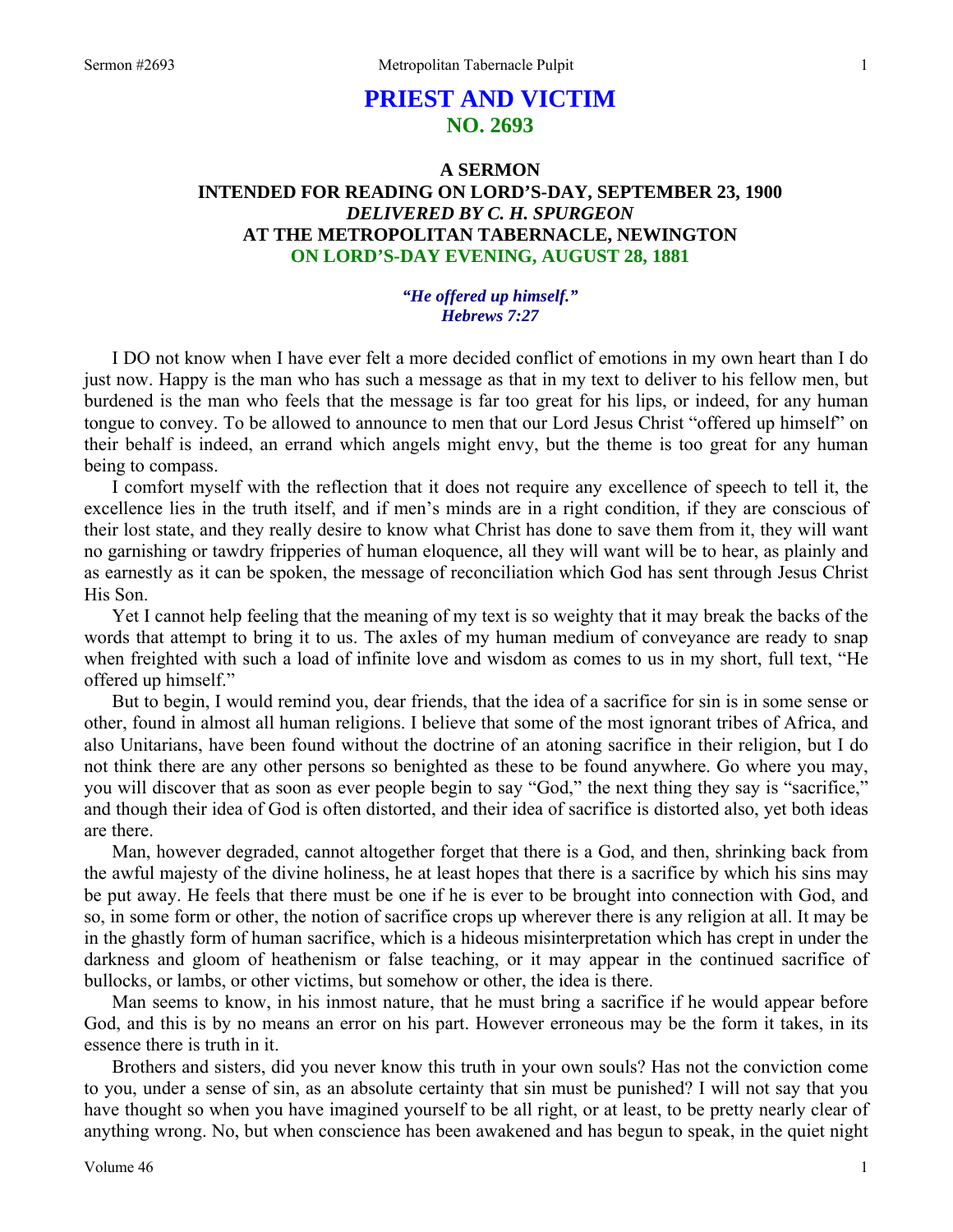watches, in times of sickness, or when you have seemed to be on the brink of eternity, I ask you, has there not come the thought that sin would surely be visited with punishment? That—

## *"Dread of something after death,"—*

of which the world's poet speaks, is an indication of belief in the truth which is most sure, that the Judge of all the earth will not suffer His laws to be trampled on with impunity, but that He will certainly punish iniquity, transgression, and sin.

Then there has also come to your mind, I feel sure—at least, I remember well when it came to mine—the thought that God could not pardon me without punishing my sin—or that if He did, His moral government of the whole universe would be weakened. If He permitted the guilty to enjoy the same rewards as the righteous received, where would be His justice?

An amnesty to the guilty would, practically, be an abolition of His law, it would be tantamount to saying, "It does not matter how you live, all will come right at last." There are some who teach that doctrine, nowadays, and to state it in plain English, this is the doctrine that they teach—that we may rebel against God, we may blaspheme God, we may despise God—we may cheat, we may lie, we may murder, and so on, but it shall be just as well with us one day as it will be with the best man that lives.

Does not the least atom of common morality that remains in man compel him to shrink back from teaching as intolerable as that? It cannot be right, we need not argue about the matter, it is impossible that it should be so, for human society would go to pieces under such an arrangement as that, and the Judge of all the earth would have to abdicate His throne ere this could be.

Many years ago, I put into words for myself, when I was under a sense of sin, a feeling which I believe others must have had under similar circumstances, I said, "If God does not punish me for my sin, He ought to do so." I felt that, if He did not condemn me for my sin, my conscience would condemn Him, and that, if He allowed me to go unpunished when I was guilty, in some way or other He would cease to be a just God, and would no longer be worthy of the respect of my own conscience.

Now, that is a truth, a great truth, a terrible truth, and hence it is that the mind of the convinced sinner is driven to the hope of an atonement. If God is to pardon sin, there must be something done by which His law can be honored, His justice can be vindicated and His truthfulness can be established, in fact, there must be an atonement. That is what it all comes to, or else pardon is impossible, and you and I must be lost forever.

I would to God that we all not only believed this truth—as I suspect that the most of us do—but that we felt it to be the case in our own personal experience, that we realized our need of an atoning sacrifice, in order that God might be just, and yet be the Justifier of the ungodly—that the honor of His law might shine out in unsullied purity like the terrible crystal, and yet that "a rainbow round about the throne, in sight like unto an emerald," might be seen by the sons of men, reminding them of the covenant made between the Father and the Son concerning all who believe in Jesus Christ our Lord and Savior.

This brings me to the blessed announcement of the text, that the atonement which men have blindly felt after has been made, that the sacrifice which the conscience longs for has been presented. Here is the best possible news in four words, "He offered up himself." Spirit of God, help us to think about this sublime truth, and to speak of it aright!

**I.** Here is first, THE PRIEST, "HE offered up himself." Jesus Christ, the Son of God, came into the world, and "offered up himself" as a sacrifice for sin. The great High Priest, who officiated on the occasion of that wondrous and unique sacrifice, was Jesus Christ Himself.

"He," who was *of infinite dignity—*He who, in His first estate as very God of very God, was worshipped and obeyed by all the angels of heaven—He who was with the Father when He spanned the heavens, and laid the foundations of the universe—He it was, this Son of God, who "offered up himself." No inferior priest was there. There were wicked men, who were the instruments employed in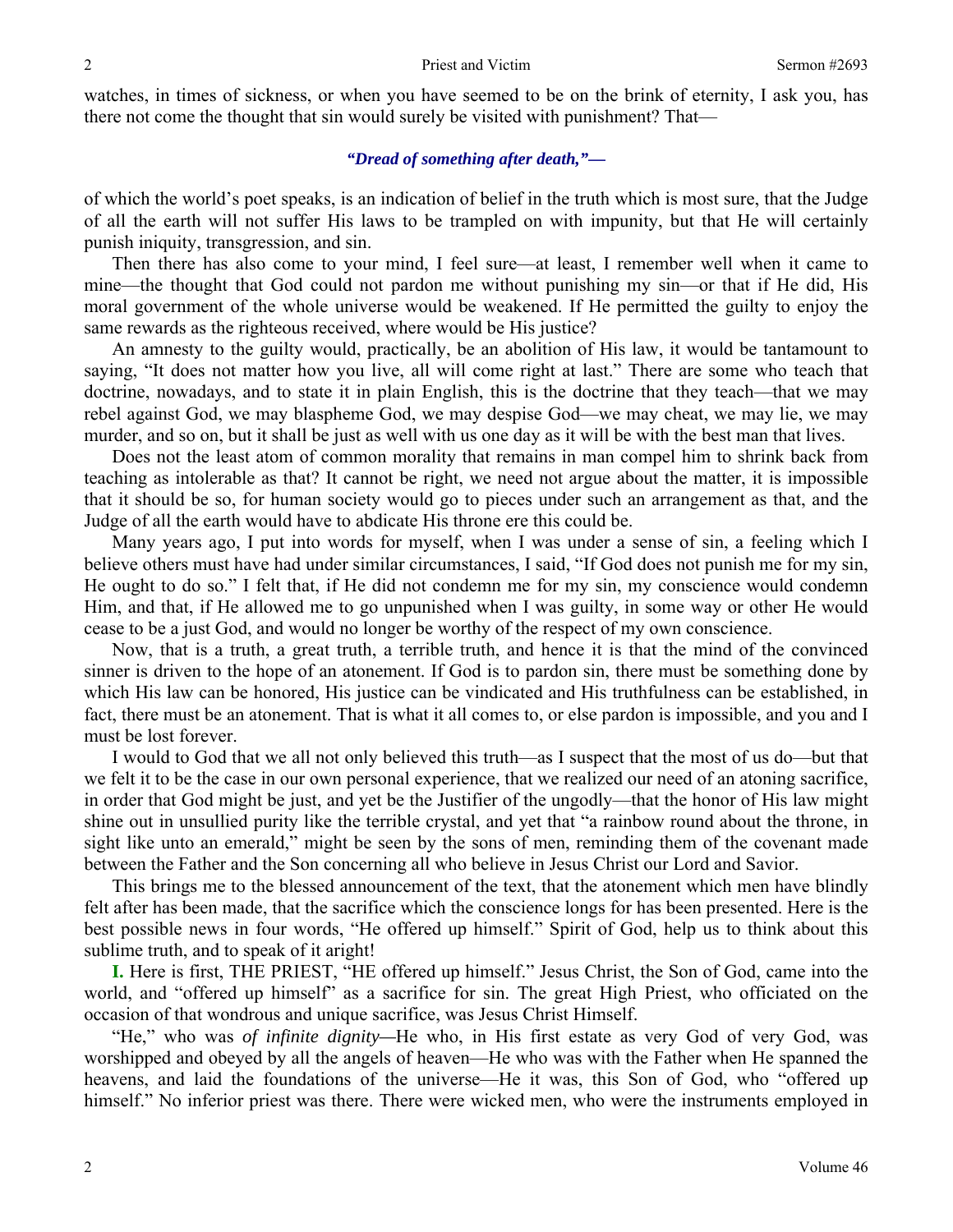#### Sermon #2693 Priest and Victim 3

accomplishing His death, but after all, the great hand that presented the Lamb of God as the one sacrifice for sin was the hand of the Christ of God, "He offered up himself."

Our High Priest is of such dignity that none can be compared with Him. He is the Son of the Highest, the equal of the Father. I want you to think of this truth, because it may help you to see how great must have been the merit of the sacrifice when it was God Himself who "offered up himself." He was no mere delegated or elected priest, but Christ Jesus Himself, in whom "dwells all the fullness of the Godhead bodily"—Christ, who is the brightness of His Father's glory, and the express image of His person, He it was who stood at the altar presenting "Himself" to God as the one and only sacrifice for sin. O sinful men, come ye hither, for here is a sacrifice which may well satisfy the demands of the divine law, since Christ Himself puts on the priestly garments, and offers it unto God!

"He offered up himself;" that is to say, *He voluntarily agreed to be the Victim for this wondrous sacrifice.* Did you not notice this truth in the chapter we read just now? "Lo, I come (in the volume of the book it is written of me), to do thy will, O God." Christ was not compelled to come to earth except by the sweet compulsion of His own love, but with that as His master motive—

## *"Down from the shining seats above With joyful haste He fled."*

Voluntarily He took upon Himself our nature, and was born at Bethlehem, and voluntarily did He tarry here for three and thirty years. He might have gone back when "He came unto his own, and his own received him not." But He had come in order that He might be a sacrifice for sin, so He remained until the hour appointed for His death, and even then, He was not forced to die, "He offered up himself."

Pilate's servants and Herod's soldiers could not have slain Him unless He had been willing to die. He had but to breathe the wish, and the legions of heaven would have burned up the legions of Herod as chaff is consumed in the furnace. Neither the Romans nor the Jews could have nailed Him to the tree, nor could all their priests, nor all the ribald mob, have put Him to death without His own consent.

When He did but speak to them in the Garden of Gethsemane, they went backward, and fell to the ground. He that made the earth to quake and open when He died could have shaken them off the earth, or buried them in it while He lived, if He had so pleased. But He voluntarily delivered Himself up to death. To the very last, there was no compulsion upon Him to die, except that compulsion of love of which I have spoken.

You and I must die, the infirmities of nature will compel us to give up the ghost, but He was strong and vigorous even at the moment of His death. That glorious shout, *"Consummatum est"—*"It is finished"—came from One who was still in the vigor of His strength, and just entering on His eternal victory. When He bowed His head, it was because He would do it, and willingly yielded up His soul, committing His spirit to the Father—not under constraint, but "He offered up himself."

Oh, this makes the sacrifice of Christ so blessed and glorious! They dragged the bullocks and they drove the sheep to the altar, they bound the calves with cords, even with cords to the altar's horn, but it was not so with the Christ of God. None compelled Him to die He laid down His life voluntarily, for He had power to lay it down, and to take it up again. "For the joy that was set before Him, He endured the cross, despising the shame." "He offered up himself."

From this great truth, we may learn two or three practical lessons. The first is the blasphemy of supposing that any so-called "priest" can offer up Christ. There are men who say that, in the unbloody sacrifice of the mass, "there is offered to God a true, proper, and propitiatory sacrifice for the living and the dead." Stand back, beloved, withdraw from the sons of Korah, Dathan, and Abiram, lest the earth should again open, and swallow them up, and they should perish alive in their iniquity. "He offered up himself," and yet these shavelings say that they offer Him again. God have mercy upon them, and open their blind eyes, that they may no longer thus perpetrate an infamous blasphemy against His holy name!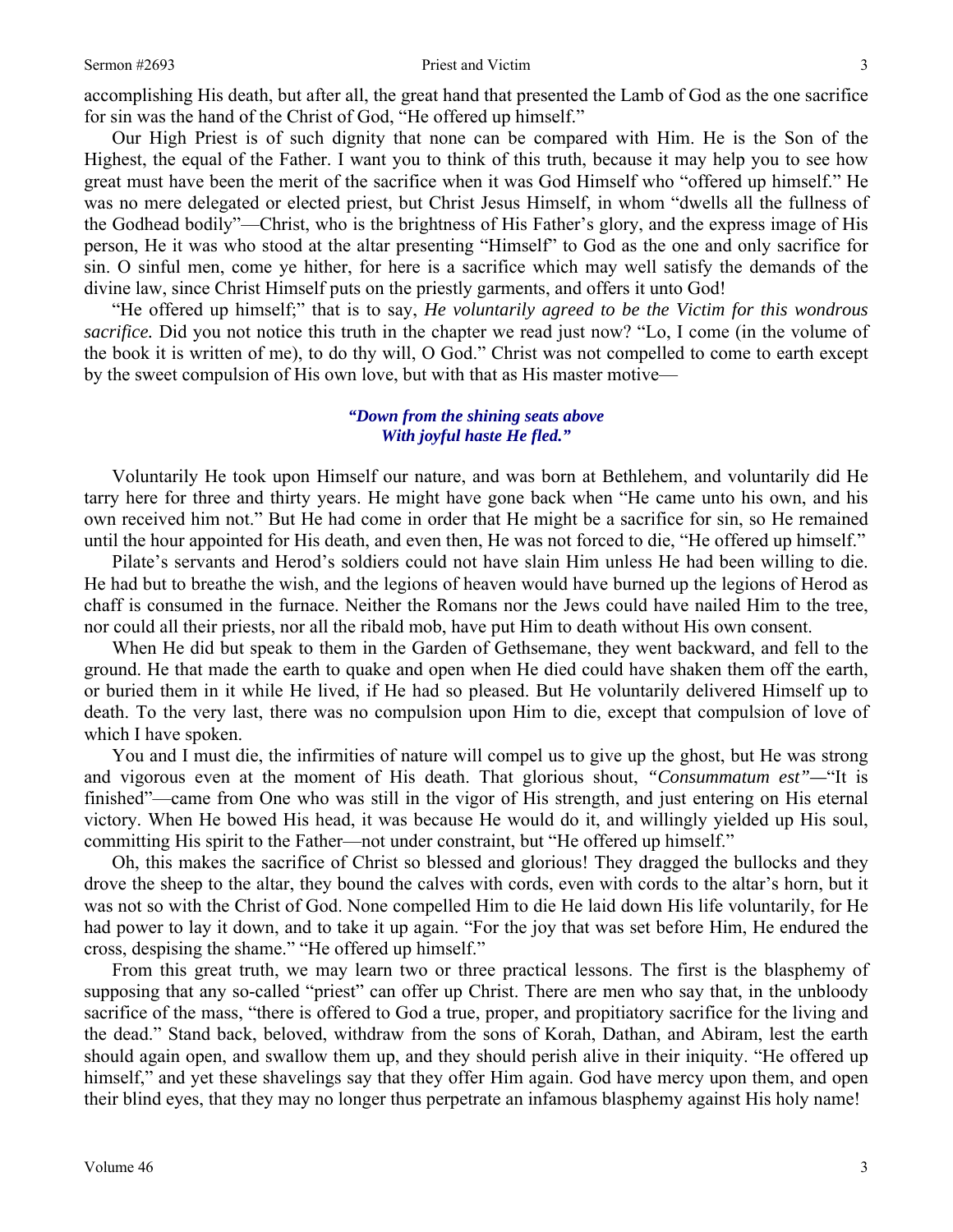But there is a lesson for us also to learn, and that is, the folly of our attempting to offer any sacrifice whatever to God in and of ourselves, for brethren, there never was such a sacrifice as Christ on earth. It was the best sacrifice that could ever be, yet nobody offered that but Christ Himself. What are your sacrifices and mine? They are very poor things, so shall we dare to offer them to God? No, let us ask Christ to offer all our sacrifices for us.

If the best sacrifice needed Christ to present it to His Father, then our imperfect sacrifices can only be offered by Jesus Christ our Great High Priest, and though we who trust Him, and love His name, are all priests, for He "hath made us kings and priests unto God," yet we are only priests in Him, and our sacrifices are only presented in and through Him. It must be so, for if the chief sacrifice is offered by Him, all the minor ones must also be presented by Him if they are to be accepted by God.

And dear brethren, here is one other lesson, namely, the security of those who trust in the sacrifice of Christ, for if I accept the sacrifice of Christ for me, and trust in it, if I am not saved by it—suppose that to be possible—then it follows that the Great High Priest, when "He offered up himself," did not perform an effectual work. That would be a terrible imputation upon His honor. God forbid that we should entertain it for a single moment!

Much, it is said, in the offering of the mass in the Romish Church, depends upon the intention of the priest. I should think so, but we know what the intention of our High Priest was. We dare not rely upon the intention of any human priest, but we know that our Lord Jesus Christ "offered up himself"—not in fiction or hypocrisy, but in reality, and with His whole heart and soul, and we are certain that He offered an acceptable and an effectual sacrifice to God, and that we who trust in it must be saved. Heaven and earth shall pass away, but the effect of that dread sacrifice must stand, for He who offered it is the Son of God. Fall back, my soul, on this firm rock, and there rest securely whatever doubts may come to assail you.

**II.** Now, in the second place, I shall ask you carefully to look at THE *SACRIFICE,* "He offered up himself*."* That is to say, Jesus Christ did not offer lamb or ram, bird or bullock, but "Himself."

That is a great word, and it means that His whole nature as man was offered up in death as an atonement for us—*His whole nature as man, perfect and sinless, and indissolubly united with His divine nature.* I do not say that God died, nor would I put it quite so, but I will say that He who died was God, though man, and that "He offered up himself"—the whole of Himself—in sacrifice to God on our behalf.

His precious body suffered pains which are indescribable, but which I pray you never to undervalue or forget. I have seen criticisms concerning what is called "the sensuousness" of certain of our hymns that speak of His wounds, and so on. Never mind the criticism—be willing to be called sensuous, Holy Scripture might be condemned on the same ground. You will never understand the agony of Christ's soul if you despise the agony of His body, for while the sufferings of His soul were the soul of His sufferings, yet the sufferings of His body were the body of His sufferings, and he who does not think much of the body of the sufferings is not likely to know much about the soul of them.

His body was given for you and for me, and then, His spiritual nature—His mind, His intellect, His heart, His imagination—every pure unspotted faculty of that blessed soul of His—He gave up all for us. The alabaster box, His body, was broken, and the precious nard, His soul, was poured out like a divine perfume upon the head of our poor humanity. It was all given for us, "He offered up himself." Not His garments only, though He was stripped naked—not His glory only, though He emptied Himself—not His life only, though He laid down His life for us—but "He offered up himself." Oh, it is a great word, but it describes a great sacrifice, and it needed all that to make an atonement for our sins, and all that He gave.

"He offered up himself," that is, *He presented Himself to God as a sacrifice, and He did actually die.* O brothers and sisters, I cannot describe that wondrous death! You and I have never died. We have been sick, but to actual death we have never yet come. Some of us never shall know death as Christ knew it, for remember, death was death to Him, but for His saints the bitterness of death is past. Christ had to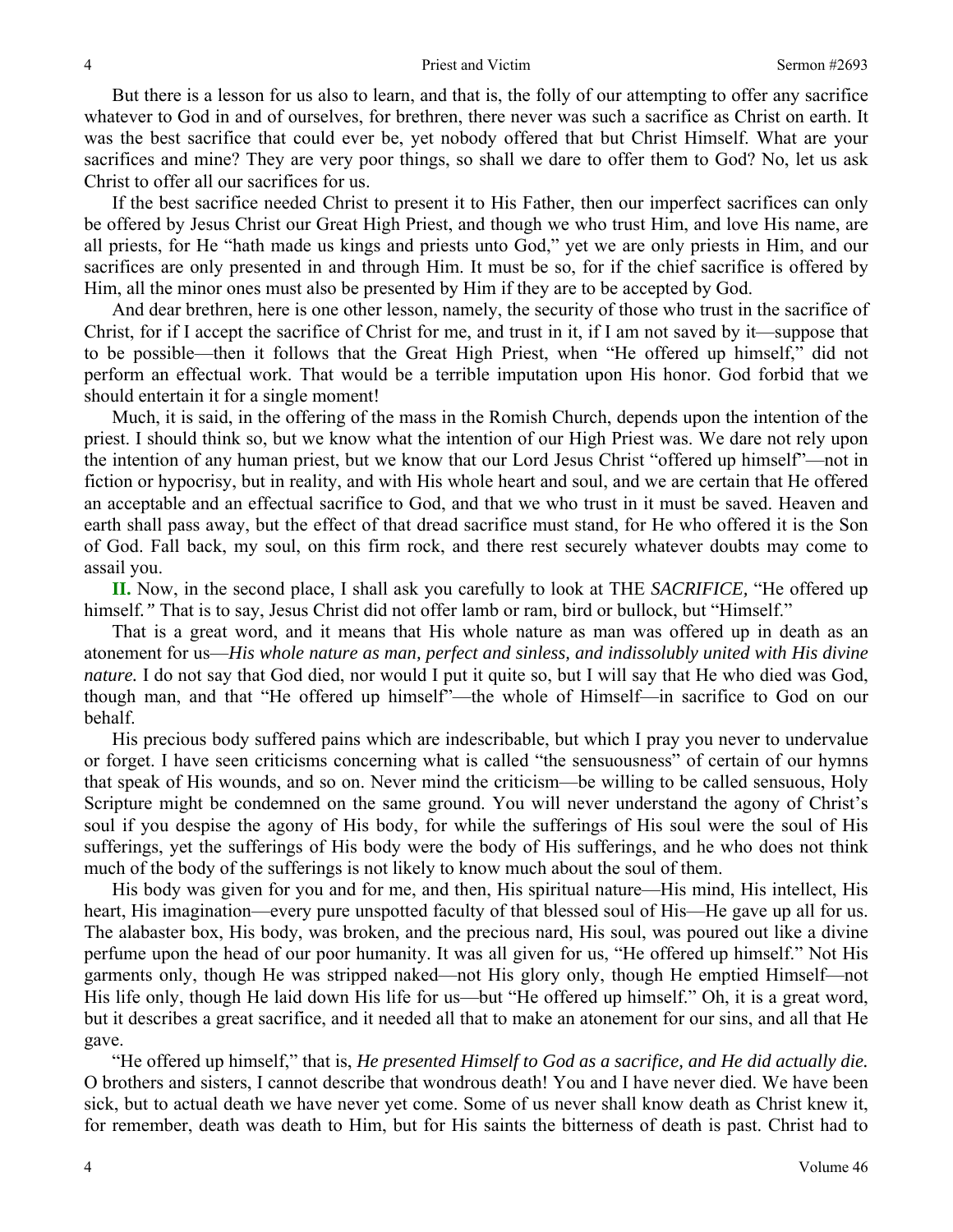#### Sermon #2693 **Priest and Victim** 5

endure death in all its bitterness, but He has taken away the wormwood and the gall of death for us who believe in Him.

Many of those who were martyred for His name's sake, when they burned at the stake could sing as they died, and counted the flames as though they were but beds of roses, for He was with them, and God was with them to sustain them, but for Him, there was no such succor, no divine support. *"Eloi, Eloi, lama Sabachthani?"* was the cry into which more grief was packed away than can even be found in any sufferer in hell, for recollect, the griefs of Christ were not the griefs sufficing for one lost man, but for unnumbered myriads who would otherwise have been banished from the presence of God forever. "He offered up himself." Oh! See Him die, if you can bear the sight, His blessed soul exhaled, His body left behind to be buried in the tomb. "He humbled himself, and became obedient unto death, even the death of the cross."

I always think, with regard to that offering up of Himself, that *it was a very mysterious transaction,* into which you and I must not pry with any sinful curiosity. Yet, as I meditated upon this subject, it appeared to me that the cross, which seemed so small a thing out yonder on that little rising ground of Golgotha—that one cross, standing in the center of the three, appeared to me to be the center of the entire universe, and so it is.

If the inhabitants in all the stars did not see Christ die, if from all worlds they could not behold the dreadful sight, yet they must have heard of it in many a star by this time. Swift spirits have told, in those bright orbs where myriads of unfallen creatures dwell, the story that, on this little dusky planet, sin struggled against incarnate love, and love, to conquer it, did die, and in the dying won the victory.

I cannot tell you how many races of intelligent beings there are beside the hierarchy of angels, but it is not at all improbable that there are as many worlds as there are grains of sand upon the seashore, and perhaps every one of these teems with inhabitants more than our earth does, and they have heard, and they keep on hearing, and the news keeps spreading everywhere, that the God, who made them all, took human form, and died to put away human sin.

And supposing this is the case, what do you think all these intelligent beings say? It must be that the impression made upon them is that sin is a horrible thing, since it stabs at God Himself! All intelligences must also feel that God is just, since He will sooner Himself die than let sin go unpunished. It further rings throughout the spheres that God is love—that He will sooner bleed to death than let His creatures perish, and that here He once proved, in His death, that He was infinite both in His vengeance and His mercy.

All the universe throughout eternity shall hear this wondrous story, it is so marvelous that it will never grow stale. They are telling it tonight, to wondering assemblies, compared with which this vast congregation is but a drop in a bucket. Standing in some central star, some mighty intelligence is proclaiming this story, perhaps to as many worlds as there are men and women in this building. Certainly, it is worthy of such an audience, for never was there such news as that the infinite, immortal, eternal, invisible, almighty, loving God did come, and take upon Himself the sin of men, and at last suffered and died in the room and stead of guilty sinners.

You say perhaps, that I am dreaming while talking to you thus. But dear friends, we sometimes learn more truth in dreams than when we are awake. At any rate, this I know. I would sooner be mistaken in enlarging too much upon the wondrous fact and efficacy of the cross than I would ever become one of those who shrivel up the atonement till there is little or nothing of it left.

I believe that there was such a necessity for Christ to die as you and I have never yet imagined, that He did not die merely because His death was necessary upon this planet, but that it was necessary through every province of the infinite dominions of God, and that it was necessary to the very nature of God Himself, which is saying still more. There was a supreme necessity that Christ should die, I am sure of it, for else He would not have died. The Father would never have given up His Son to the death of the cross unless it had been imperative that this sacrifice should be offered, or else that men should suffer forever. Oh, wonder of wonders! Tell it everywhere, and never cease to tell it. "He offered up himself."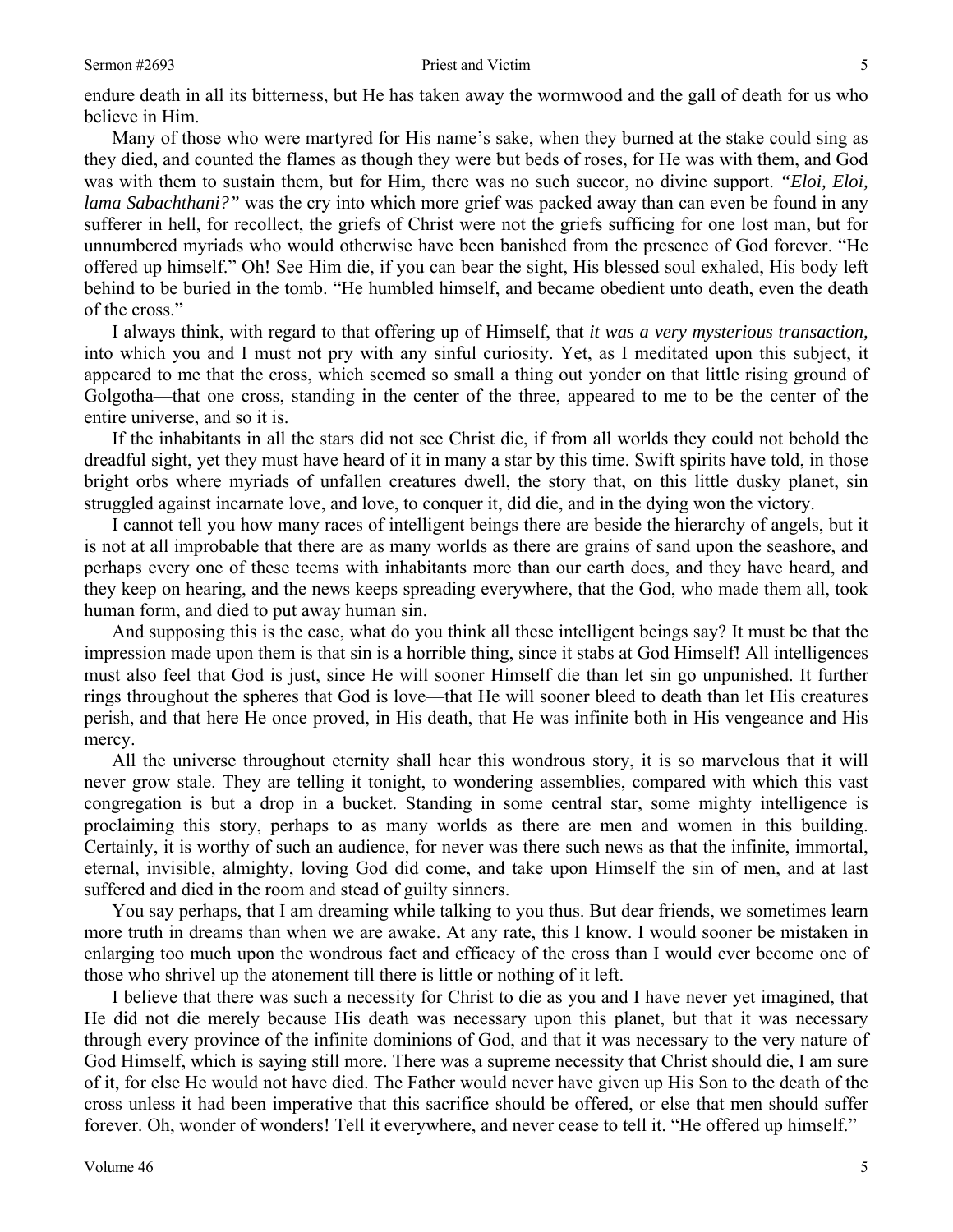**III.** Now, lest I should weary you, I will, in closing, only say a little upon the third point, which is, CERTAIN CIRCUMSTANCES SURROUNDING THIS TRUTH, WHICH ARE VERY IMPORTANT TO US.

The first is this. "He offered up himself," but He did not offer up himself *for Himself*. That is an offering which cannot be imagined. So far as Christ was Himself alone concerned, there was no necessity that He should die. He was infinitely glorious and blessed. "He offered up himself," but not for Himself, then for whom did He die? For men. We are told that He took not up angels, but He took up the seed of Abraham, He took up sinful men.

O poor sinner, I want you to think of this! Let your soul see Jesus on the cross—bleeding, writhing, suffering, tortured, dying, dead, and then recollect that there was not one pang, or groan, or sigh for Himself, it was all for others—for His enemies. I wish we could all say, one by one, "It was for me. He loved me, and gave Himself for me. He endured the cross for me, His blood was shed for me, those agonies and cries and griefs were all for me. For me, the death-pang and the expiring groan, all for me, for me." If you believe in Jesus, it is so.

There must have been something great done for you there. Your great sin must have been buried there. The great hell, which you ought to have endured, must have been extinguished there so far as you are concerned. The great heaven which you could never else have entered must have been opened there, if He died there for you. Untold blessings are insured to you in that matchless death. Dwell on that thought, beloved. "He offered up himself," but not for Himself. It must have been then, for the guilty. O my soul, it must have been, it was for you if you believe in Him!

Next, notice that *this great deed of love was really done,* "He offered up himself." He did really do it. I know that, when I am preaching, some of you seem to think that I am only talking about fanciful or imaginary matters. If I were to begin to speak of President Garfield and his sickness, or about the wet weather and the harvest, you would say, "These are facts." O sirs, but this also is a fact, and the greatest of all facts, "He offered up himself." It happened long ago, but it is true that He did this. That same God that painted every flower—that spread the skies—the God that made us—came here in human form, and after living here a life of blessing and beneficence, He died as a sacrifice for human guilt. This is not something that is yet to be done. It is all over, Jesus Himself said, "It is finished."

If I had to tell you that God would come here, and become man, and die for us, you might say, "It may not be, it is too great a condescension. Do you know how great God is, and can it be imagined that He should come down to earth, and be veiled in human flesh, and in that flesh should suffer and die? It cannot be." But I have to tell you that it has been done, it is a fact accomplished! He did it, "He offered up himself." It may sometimes have been a question among believers who lived before Christ died— "Will He really die?" But it is no question to you and me, for He has died, His great deed of love is done.

And He so completely did this that *it will never be done again*. If you will not accept this Christ, there will never be another, and if you will not be saved by His redemption, you will never be redeemed at all. And there is this comfort about it—that He only died once because there is no need that He should ever die again. His one death has slain death for all who trust Him. His one bearing of sin has put their sin away forever. God now can justly forgive the believing sinner, and He may well blot out the debt when it has been paid by His Son. Well may He remit the sentence against us now that His Son has stood in our place, and borne the penalty due to our sin.

God is therefore just when He justifies those for whom Christ died, where would His justice be if He did not so? Did Christ pay my debts, and am I arrested for them? Did He die for me and shall I perish? Where then is the atonement? Beloved, if you believe in Jesus, be glad that He died once, and be gladder still that He cannot die again, and that there is no need that He should. The atonement is completed, you are saved, and you shall never come into condemnation.

How I wish that I could preach on such a theme as this as it deserves! But I do not know how it is to be done, it does not seem to me as if any human words could ever fittingly set forth such a wondrous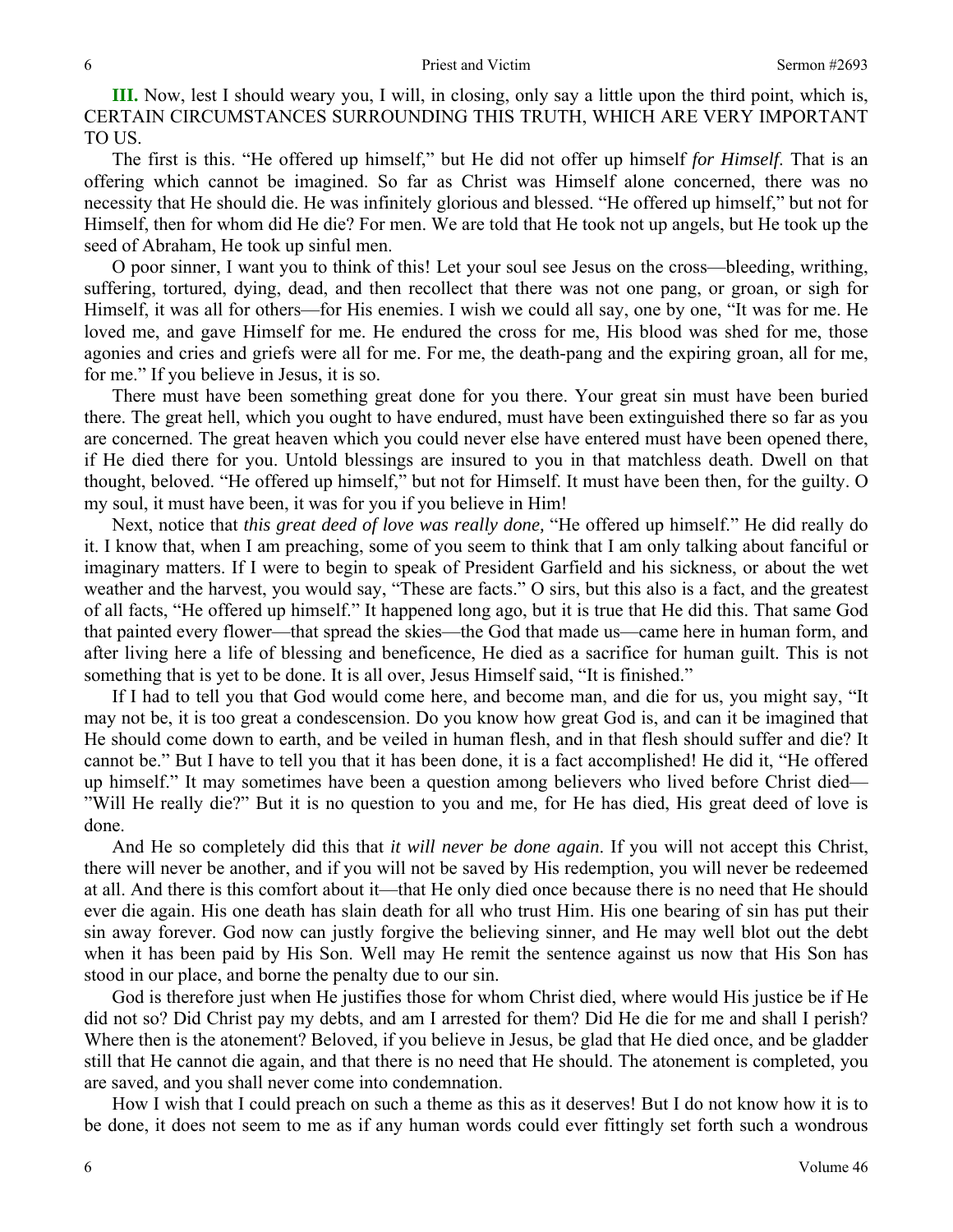mystery. Nay, though they were written across the face of the sky—unless God Himself wrote them with a finger of lightning—I know of no way in which this truth could be fitly set out, "He offered up himself."

But my dear hearers, I wish you would all lay hold of this blessed truth! When I laid hold of it, it was the crisis in my whole history, and to this hour it is the joy of my soul. I could not give up this blessed belief—that "He offered up himself" in the room and place and stead of all His people, of all who believe in Him, and that therefore, they are safe forever.

I must sum up in a few words, much more that I might have said. And first, this truth quiets the conscience. "He offered up himself." Conscience never murmurs after the blood of Jesus has been applied to it. I say to myself, "Jesus died for me, Jesus suffered in my stead, Jesus took my guilt, Jesus bore my punishment," And my conscience says, "That is enough, that is all I want."

This truth also satisfies my understanding. Let those who will sneer at the simple Gospel, and the doctrine of substitution, but I have no understanding that is too large to be satisfied with these things. It seems to me that, if God appointed Christ to be an atonement for sin, and if He is satisfied with His sacrifice, I may well be content. Surely, if my great Creditor and Judge is appeased by what His Son has offered on my behalf, it is not for me to begin to quibble at it. I know how some criticize the great central truth of the atonement. I care not how they criticize it so long as God has accepted it, and since He has also accepted me in Christ Jesus, my Lord and Savior, my soul feels perfectly content, and understands why she is contented.

And oh! how this truth also wins the affections of men! Can you help loving the Christ who offered up himself for you? And loving Him, do you not desire to honor and glorify Him? Do you not feel that you hate the sin that made Him die? Do you not wish to be like Him, and in everything give Him pleasure by a life of holiness, and self-denial, and self-sacrifice? I know you do, it must be so. Because Jesus sacrificed Himself for you, you feel that you must love Him with all your heart.

Does not this truth also awaken your admiration? Say, brothers and sisters, is there anything that can move you like this glorious truth of which I have been speaking? Does it not awaken your highest admiration when you remember that the Lord Jesus Christ took your sin upon Himself, and suffered in your stead? I know that there is no hand that can sweep the strings of my heart with such power as can the hand that was pierced for me.

This theme enkindles my enthusiasm, and stirs my passions to a flame, and makes me wish for the tongues of men and of angels that I might be able to tell out this story of "love so amazing, so divine." I would ask no other heaven, if I might have my choice, than having to meditate upon the passion of my Lord, and to tell it out to others, and then to fall at His dear feet, and worship Him world without end, for He was slain, and has redeemed me by His precious blood. You take Christ out of the Gospel, and out of your preaching, and see whether you will arouse any enthusiasm among your people.

There is a cold, steely religion, sharp and deadly, out of which the atonement has gone, but was it ever a power in this land, or any other, or will it ever be? Only preach the Christless Gospel, and you shall have spiders in abundance in your places of worship, and very few men and women. They run away, if they are wise, from the place where Christ is not preached, and His atoning blood is not constantly set forth.

Point that place out to me on the map of London, and I will show you the spot where there is a beggarly array of empty benches, and few hearers, for they fly, and rightly so, as hungry men flee from the place where there is no bread, and as the thirsty in the wilderness turn away from the dried-up well, they get still more thirsty as long as they stay by the empty mockery, so they hasten away from it.

But preach Jesus Christ and Him crucified, preach the atoning sacrifice, and see how the people flock together. Let them believe this truth, let them love it, and their whole spirit is stirred within them, and everyone becomes a soldier of the cross, a warrior for Jesus Christ. I am sure it is so, and what I feel within my own spirit I know that you all feel too, for "as in water face answereth to face, so the heart of man to man."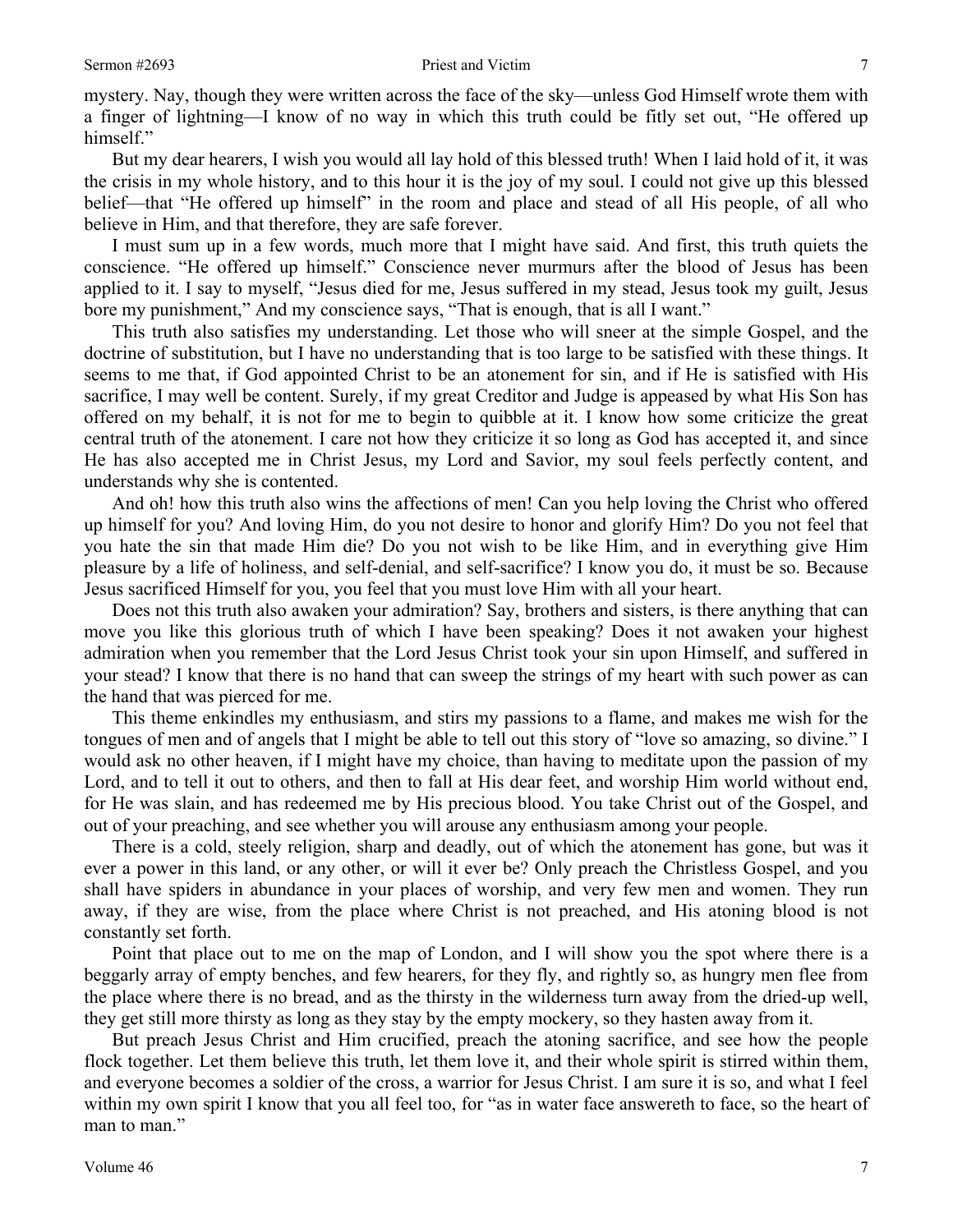And finally, this truth, that Christ offered up himself, leads us who accept it to be ready for selfsacrifice. It makes the believing man say, "As He offered Himself for me, I must give myself for Him." It teaches the doctrine of the self-sacrifice of men for God, and of men for men. This is the nursery of brave spirits, and the school in which true heroes are trained. None have been bolder for the truth, and for the right, and for the advancement of the ages, and for the glory of God, than those who have enshrined the blood-red cross within their hearts, and who have been prepared for love of it even to die. O Christ of God, You who have offered Yourself for us, we offer ourselves to You, accept us now! Amen.

## **EXPOSITION BY C. H. SPURGEON**

## *HEBREWS 10:1-22*

**Verse 1***. For the law—* 

The old ceremonial law of Moses—

**1.** *Having a shadow of good things to come, and not the very image of the things, can never with those sacrifices which they offered year by year continually make the comers thereunto perfect.* 

Those that were sprinkled with the blood of the Old Testament sacrifices did not feel that their sin was forever put away. They went back, after the victim had been offered, with a certain measure of rest and relief, but not with that perfect rest which is the accompaniment of the pardon that Jesus gives to those who come unto God through Him.

### **2.** *For—*

If the worshippers had thus been made perfect, if they had been completely cleansed and accepted through these sacrifices—

**2***. Then would they not have ceased to be offered? because that the worshippers once purged should have had no more conscience of sins.* 

The fact that there was a lamb to be offered every morning and every evening, and that there was a great day of atonement to be observed every year, proved that there was sin still remaining, which had not been put away, and that the worshippers needed to come again, and again, and yet again, with fresh sacrifices for their fresh sins. The apostle's argument is unanswerable.

**3-4.** *But in those sacrifices there is a remembrance again made of sins every year. For it is not possible that the blood of bulls and of goats should take away sins.* 

Your common sense tells you "it is not possible that the blood of bulls and of goats should take away sins." Although rivers of such blood should continually be flowing, what efficacy could there be in them to put away the moral stain of guilt and transgression against God?

**5***. Wherefore when he cometh into the world,—* 

That great HE—that Divine HE—our Savior and our God. "When he cometh into the world,"—

**5-7.** *He saith, Sacrifice and offering thou wouldest not, but a body hast thou prepared me: in burnt offerings and sacrifices for sin thou hast had no pleasure. Then said I, Lo, I come (in the volume of the book it is written of me,) to do thy will, O God.* 

That will had not been done, although myriads of sacrifices had been offered. But Christ came really to do that will by offering himself as the one and only acceptable sacrifice.

**8-9.** *Above when he said, Sacrifice and offering and burnt offerings and offering for sin thou wouldest not, neither had pleasure therein; which are offered by the law; then said he, Lo, I come to do thy will O God. He taketh away the first, that he may establish the second.* 

An end was made of the types and shadows of the ceremonial law, that the real substance might be introduced by Christ. Never imagine, dear friends, that the old Jewish ceremonial law is to drag on its existence, and to be intermingled with the Christian dispensation. Ah, no! As the shadows of the night vanish when the sun arises, as the lamps in yonder street are put out when daylight returns, so was it with all the types and shadows of the ancient law when the great Antitype appeared.